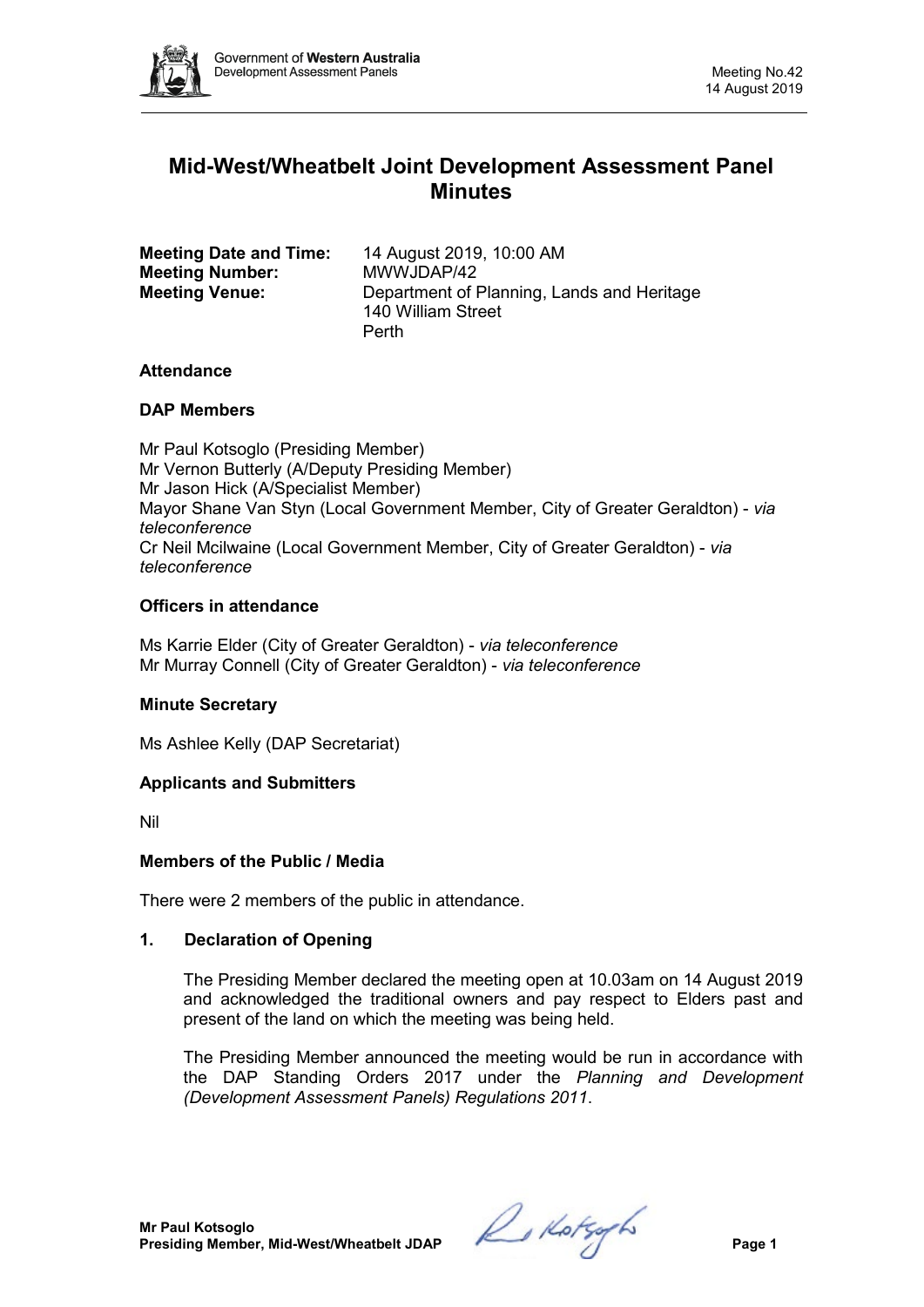

The Presiding Member advised that in accordance with Section 5.16 of the DAP Standing Orders 2017 which states *'A person must not use any electronic, visual or audio recording device or instrument to record the proceedings of the DAP meeting unless the Presiding Member has given permission to do so.',* the meeting would not be recorded.

## **2. Apologies**

Ms Jacky Jurmann (Deputy Presiding Member) Mr Andrew Mack (Specialist Member)

## **3. Members on Leave of Absence**

Nil

#### **4. Noting of Minutes**

DAP members noted that signed minutes of previous meetings are available on the [DAP website.](https://www.dplh.wa.gov.au/about/development-assessment-panels/daps-agendas-and-minutes)

#### **5. Declaration of Due Consideration**

All members declared that they had duly considered the documents.

#### **6. Disclosure of Interests**

Nil

## **7. Deputations and Presentations**

**7.1** Mr Murray Connell (City of Greater Geraldton) addressed the DAP in relation to the application at Item 8.1 and responded to questions from the panel.

## **8. Form 1 – Responsible Authority Reports – DAP Application**

| <b>8.1</b> Property Location:   | Lot 103 (558) Burma Road, Burma             |
|---------------------------------|---------------------------------------------|
| <b>Development Description:</b> | Renewable Energy Facility (Solar PV Farm)   |
| Applicant:                      | Infrastructure Capital Group                |
| Owner:                          | Evan Clere Hamersley, Evelyn Dawn Hamersley |
| Responsible Authority:          | <b>City of Greater Geraldton</b>            |
| DAP File No:                    | DAP/19/01599                                |

#### **REPORT RECOMMENDATION**

**Moved by:** Mr Vernon Butterly **Seconded by:** Cr Neil Mcilwaine

1. **Approve** DAP Application reference DAP/19/01599 and accompanying plans (Attachments 3-9) in accordance with Clause 68 of Schedule 2 (Deemed Provisions) of the *Planning and Development (Local Planning Schemes) Regulations 2015* and the provisions of the City of Greater Geraldton Local Planning Scheme No. 1 subject to the following conditions and advice notes: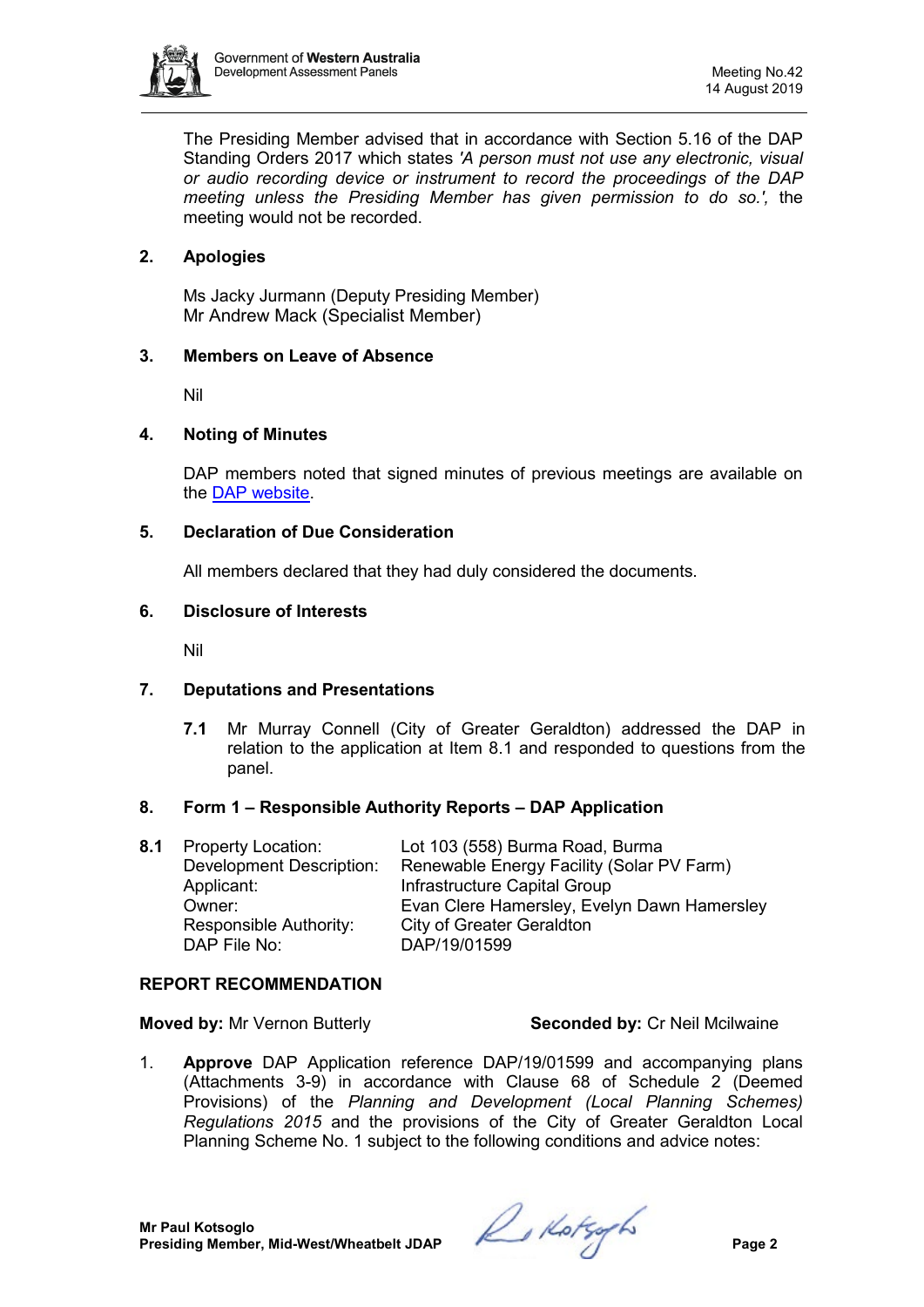

## **Conditions**

- 1. Development/land use shall be in accordance with the attached approved plan(s) and subject to any modifications required as a consequence of any condition(s) of this approval. The endorsed plans shall not be modified or altered without the prior written approval of the local government.
- 2. This decision constitutes development approval only and is valid for a period of 5 years from the date of approval. If the subject development is not substantially commenced within the five year period, the approval should lapse and be of no further effect
- 3. Internal access roads (shown as "new road") shall be constructed and drained to a compacted gravel standard, and thereafter maintained to the approval of the local government.
- 4. No signs or hoardings are to be erected on the lot without the prior written approval of the local government.
- 5. Prior to lodging an application for a building permit, the applicant must submit and have approved by the local government, and thereafter implement to the satisfaction of the local government, a construction management plan addressing the following matters:
	- a. Construction traffic management,
	- b. Signage,
	- c. Noise Management,
	- d. Stormwater and dust management,
	- e. Construction operating hours,
	- f. UXO surveying requirements; and
	- g. Environmental management.
- 6. Prior to commencement of the development/land use, the landowner/proponent is responsible to ensure that an Environmental Management Plan is lodged with the local government for its approval, and is approved by the local government setting out in detail the management commitments and actions to mitigate potential impacts relating to:
	- a. Remnant vegetation,
	- b. Soil,
	- c. Contamination,
	- d. Stormwater; and
	- e. Fire management.

Once approved, the landowner/proponent from time to time is responsible to ensure, that all installations, activities and processes carried out at all times and in all respects in accordance with the Environmental Management Plan.

7. The Battery Energy Storage Facility and Switching Station shall be consistent in colour and finish with the existing buildings, to the approval of the local government.